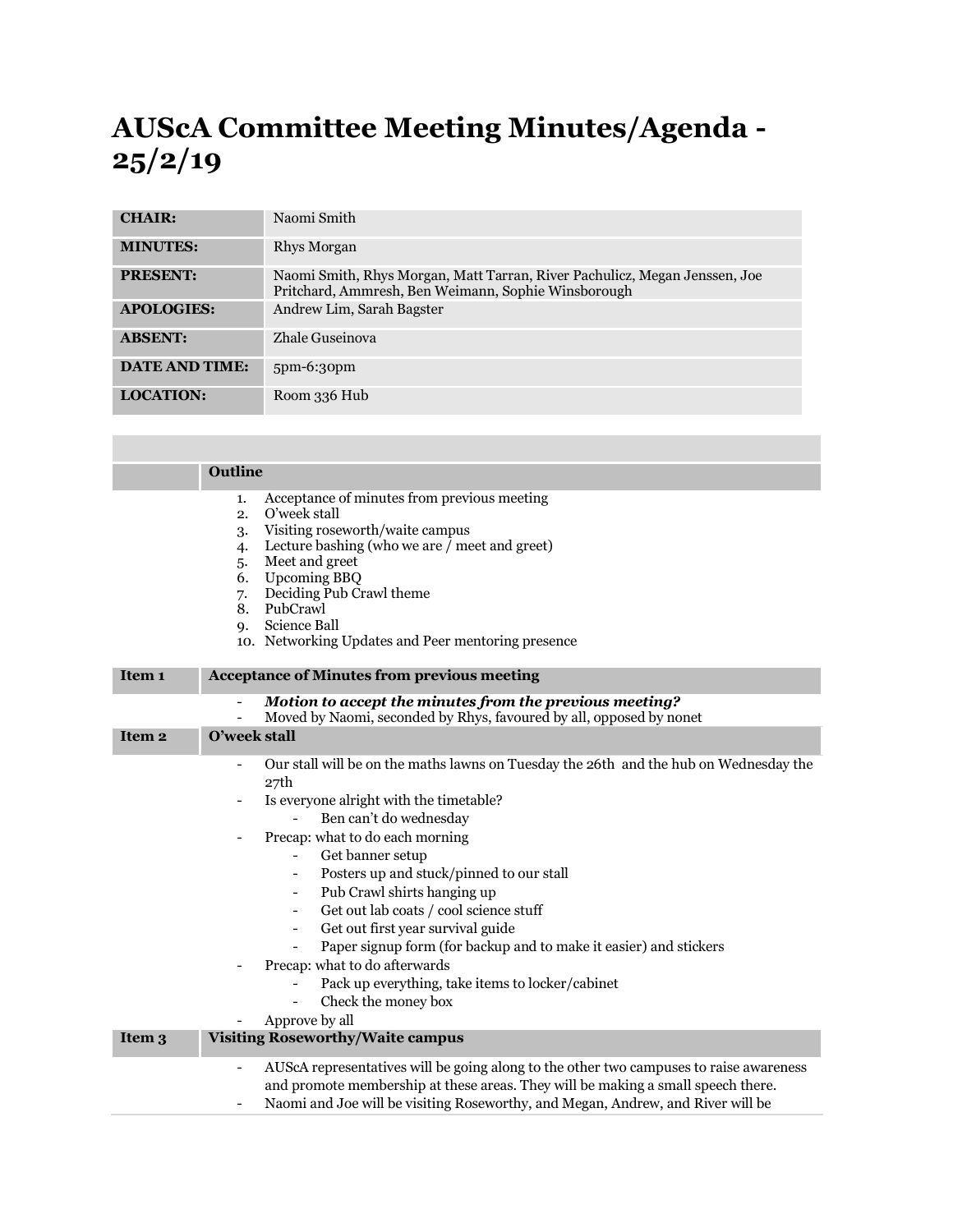|                   | visiting Waite campus                                                                                                                                                                                                                                                                                                                                                                                                                                                                                                                                                                                                                                                                                                                                                                                                                                                                                                                                                                                                                                                                                                                                                                                                                                                                                                                                                                                                                                                                                                                                                                             |
|-------------------|---------------------------------------------------------------------------------------------------------------------------------------------------------------------------------------------------------------------------------------------------------------------------------------------------------------------------------------------------------------------------------------------------------------------------------------------------------------------------------------------------------------------------------------------------------------------------------------------------------------------------------------------------------------------------------------------------------------------------------------------------------------------------------------------------------------------------------------------------------------------------------------------------------------------------------------------------------------------------------------------------------------------------------------------------------------------------------------------------------------------------------------------------------------------------------------------------------------------------------------------------------------------------------------------------------------------------------------------------------------------------------------------------------------------------------------------------------------------------------------------------------------------------------------------------------------------------------------------------|
|                   | Is anyone else interested in coming along?<br>$\qquad \qquad \blacksquare$                                                                                                                                                                                                                                                                                                                                                                                                                                                                                                                                                                                                                                                                                                                                                                                                                                                                                                                                                                                                                                                                                                                                                                                                                                                                                                                                                                                                                                                                                                                        |
|                   | ACTION: rhys to email/call waite                                                                                                                                                                                                                                                                                                                                                                                                                                                                                                                                                                                                                                                                                                                                                                                                                                                                                                                                                                                                                                                                                                                                                                                                                                                                                                                                                                                                                                                                                                                                                                  |
| Item 4            | <b>Lecture Bashing</b>                                                                                                                                                                                                                                                                                                                                                                                                                                                                                                                                                                                                                                                                                                                                                                                                                                                                                                                                                                                                                                                                                                                                                                                                                                                                                                                                                                                                                                                                                                                                                                            |
|                   | Lecture bashing to raise awareness of the AUScA and to promote our Meet and Greet.<br>$\overline{\phantom{a}}$<br>For those doing the lecture bashing; don't forget to include the First Year Rep position<br>Anyone on the committee is welcome to help out if they're keen to practice public<br>$\overline{\phantom{a}}$<br>speaking :) (maybe in groups of 2 people per lecture)<br>Neet to visit chemistry, biology, geology, and physics.<br>Joe - physics<br>$\overline{\phantom{0}}$<br>Rhys - biology<br>$\overline{\phantom{0}}$<br>Naomi - chemistry/geology<br>$\overline{\phantom{0}}$<br>Ammeresh - geology<br>$\qquad \qquad -$<br>Megan - biology / env. bio<br>ACTION: Zhale to write email to all first year coordinators to confirm this before                                                                                                                                                                                                                                                                                                                                                                                                                                                                                                                                                                                                                                                                                                                                                                                                                                |
|                   | lectures about AUScA                                                                                                                                                                                                                                                                                                                                                                                                                                                                                                                                                                                                                                                                                                                                                                                                                                                                                                                                                                                                                                                                                                                                                                                                                                                                                                                                                                                                                                                                                                                                                                              |
| Item <sub>5</sub> | Meet and greet (6:30 to 9:30)                                                                                                                                                                                                                                                                                                                                                                                                                                                                                                                                                                                                                                                                                                                                                                                                                                                                                                                                                                                                                                                                                                                                                                                                                                                                                                                                                                                                                                                                                                                                                                     |
|                   | ACTION: matt to submit pizza grant for 20 pizzas (40 students attending, each student<br>$\overline{\phantom{0}}$<br>eats half a large pizza (overestimate), and each pizza (vegetarian/non-vegetarian) costs<br>\$16, ~\$320), along with drinks and napkins and drinks<br>ACTION: figure out how to use digital signage - use a different web browser<br>$\overline{\phantom{a}}$<br>ACTION: Naomi to get into contact with games president again and decide on some<br>$\overline{\phantom{a}}$<br>games<br>Bingo for science students - find one of each different type of science student, ect. Good<br>for getting members to know each other. (will redecide at next meeting)<br>ACTION: make a person bingo<br>Use box model - Sophie<br>$\qquad \qquad \blacksquare$<br>ACTION: decide on / get a prize for the person-bingo<br>$\qquad \qquad \blacksquare$<br>Voting in a first year rep:<br>$\qquad \qquad \blacksquare$<br>in the Meet and Greet, advertise it there verbally (and maybe print out small<br>$\overline{\phantom{0}}$<br>sheets of paper with the online submission form, and let them know when our<br>next meeting will be)<br>ACTION: Make an online submission form for the position of first year rep<br>$\overline{\phantom{0}}$<br>During our next meeting, we will go through each of the students applying, if<br>-<br>anyone wants to apply during the meeting too they can come along.<br>If a student can't make it to the meeting but they have filled out the form, they<br>will also be included in the vote<br>See picture<br>Come up with activities |
| Item 6            | <b>Upcoming BBQ</b>                                                                                                                                                                                                                                                                                                                                                                                                                                                                                                                                                                                                                                                                                                                                                                                                                                                                                                                                                                                                                                                                                                                                                                                                                                                                                                                                                                                                                                                                                                                                                                               |
|                   |                                                                                                                                                                                                                                                                                                                                                                                                                                                                                                                                                                                                                                                                                                                                                                                                                                                                                                                                                                                                                                                                                                                                                                                                                                                                                                                                                                                                                                                                                                                                                                                                   |
|                   | May need to consider were we actually hold it because the RCC will be using the maths<br>$\qquad \qquad -$<br>lawns and there is a grass regrowth period after that<br>ACTION: Naomi to contact union about lawns opposite the maths lawns<br>$\overline{\phantom{a}}$<br>Use it to advertise for our pub crawl<br>$\overline{\phantom{a}}$<br>Plan to sell shirts during this BBQ; need to get this finished<br>$\overline{\phantom{a}}$<br>Maybe hire the popcorn machine from the union<br>$\overline{\phantom{a}}$<br>ACTION: Rhys to contact union and science faculty about BBQ hire<br>$\qquad \qquad -$<br>Vote to host on Walter Young Lawns - Approved by Matt seconded by Megan Approved                                                                                                                                                                                                                                                                                                                                                                                                                                                                                                                                                                                                                                                                                                                                                                                                                                                                                               |
|                   | by all                                                                                                                                                                                                                                                                                                                                                                                                                                                                                                                                                                                                                                                                                                                                                                                                                                                                                                                                                                                                                                                                                                                                                                                                                                                                                                                                                                                                                                                                                                                                                                                            |

- To be Week 4
- ACTION: Naomi to book lawns
- ACTION: Rhys to ask about AUScA @ Peer mentoring BBQ